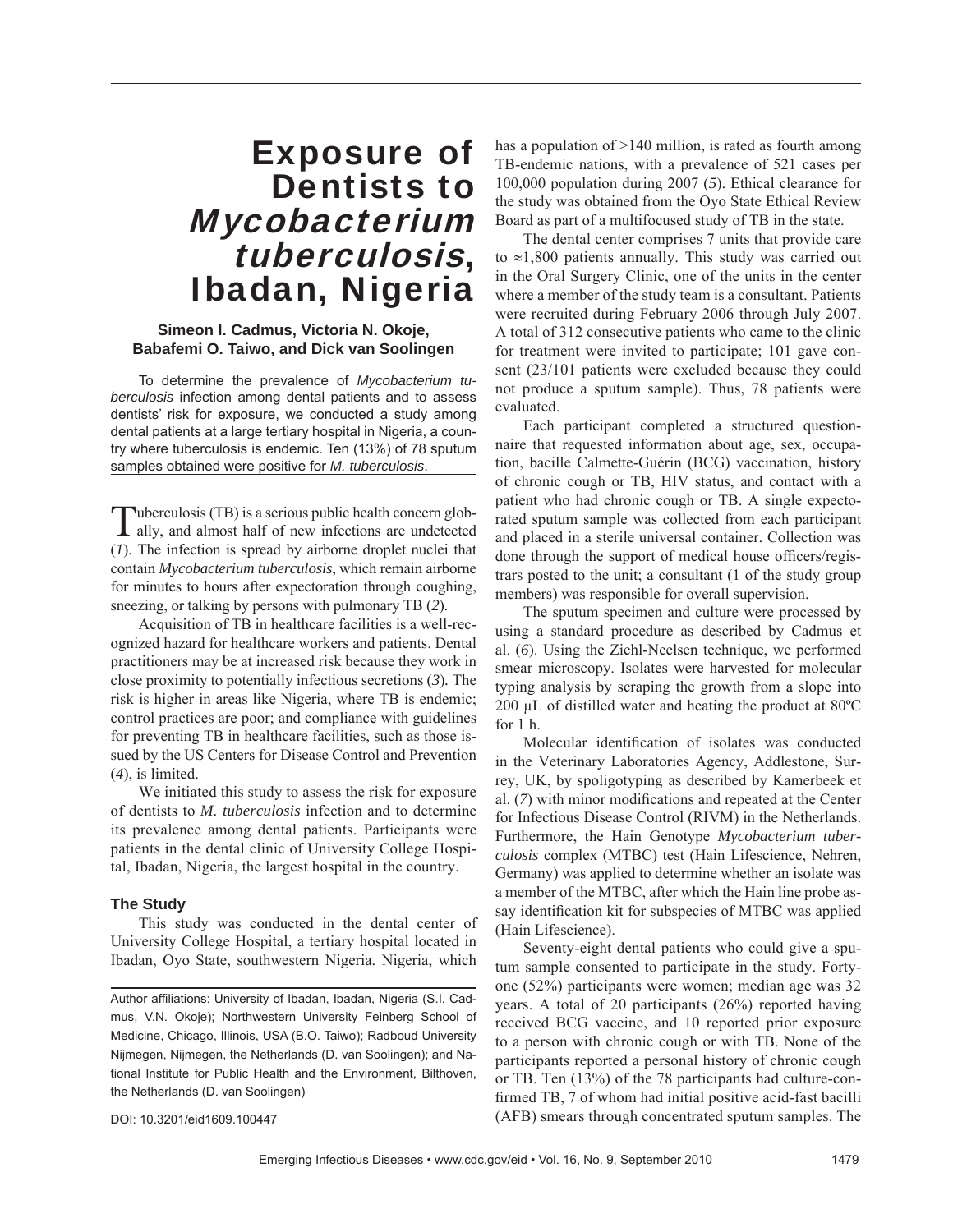#### **DISPATCHES**

| Participant ID | Age, y/sex | Occupation                                                                                   | <b>BCG</b> vaccination | Exposure to TB patients | Positive AFB smear |
|----------------|------------|----------------------------------------------------------------------------------------------|------------------------|-------------------------|--------------------|
|                | 49/F       | Hairdresser                                                                                  | No                     | No                      | Yes                |
| 2              | 60/M       | Trader                                                                                       | Yes                    | No                      | Yes                |
| 3              | 24/F       | None                                                                                         | Yes                    | No                      | No.                |
| 4              | 30/F       | Student                                                                                      | No                     | No                      | Yes                |
| 5              | 45/M       | <b>Businessman</b>                                                                           | Yes                    | No                      | Yes                |
| 6              | 77/M       | Retired                                                                                      | Yes                    | No                      | <b>No</b>          |
|                | 44/M       | Clergyman                                                                                    | Yes                    | No                      | No.                |
| 8              | 40/F       | Trader                                                                                       | No                     | Yes                     | Yes                |
| 9              | 63/M       | Retired                                                                                      | Yes                    | No                      | Yes                |
| 10             | 54/F       | Civil servant                                                                                | Yes                    | No                      | Yes                |
|                |            | *BCG, bacille Calmette-Guérin; TB, tuberculosis; ID, identification; AFB, acid-fast bacilli. |                        |                         |                    |

Table. Demographic characteristics, BCG vaccination status, and TB exposure history of participants with positive sputum culture results, University College Hospital, Ibadan, Nigeria, 2006–2007\*

HIV status of 70 respondents (including those with TB) was unavailable, and 1 of the remaining 8 respondents reported being positive for HIV during questionnaire/ sample collection. The demographic characteristics, AFB smear results, BCG vaccination history, and known TB exposure of the participants with mycobacterial growth are presented in the Table.

Spoligotyping in the United Kingdom and repeated molecular identification in the Netherlands identified the strains as *M. tuberculosis*. In spoligotyping, different genotypic patterns were visualized (*8*), which limited the possibility of laboratory cross-contamination.

#### **Conclusions**

In patients who sought treatment at the dental clinic of a tertiary hospital in Nigeria, we found an unexpectedly high rate of unrecognized infection with pathogenic mycobacteria. Ten (13%) of 78 study participants who provided sputum samples were infected with *M. tuberculosis*. Our findings corroborate other studies of TB cases and show that AFB smears alone would miss some infected patients. *M. tuberculosis* is transmitted with high efficiency to household contacts (9), and transmission of mycobacteria, including multidrug-resistant *M. tuberculosis* strains, from dental patients to dental practitioners, probably occurs (*10*). Accordingly, infected participants in this study, especially those who had positive AFB smears, were, in principle, capable of infecting dental practitioners and other patients. Reports from other settings suggest that the threat of TB transmission from clients to dentists is not only theoretical (*11*). This extremely high percentage of undiagnosed AFB positivity is of public health concern because dental clinics in TB-endemic areas are not usually considered a place of high risk for TB transmission; therefore, preventive measures are not routinely implemented.

This study has several limitations. First, patients were recruited from only 1 of the 7 units in the dental center, constricting the pool of patients invited to participate.

However, all patients visiting the center were exposed to similar conditions, and the patients who came to the oral surgery clinic had often been referred from other units in the dental center. Second, only 1 sputum sample was collected from each participant. The yield possibly would have been higher if we had collected more samples. Third, dental problems (*12*) and TB (*13*) are major comorbidities among persons infected with the HIV, and the synergism between *M. tuberculosis* and HIV is well documented**.** Because we did not collect complete histories on the HIV status of participants, we are unable to delineate the role of HIV with respect to our observations. However, in 2003, the same clinic recorded a 2.3% HIV prevalence among 300 patients screened for oral surgery (*14*); the 2008 prevalence data for the state was 2.2% (*15*). Fourth, our study was conducted in the dental clinic of the major tertiary hospital in 1 of the largest cities in Nigeria; thus, the findings may not be generalizable to all facilities where dental care is provided. Nevertheless, a surprisingly high proportion of dental patients in this study had potentially infectious TB. Therefore, evidence-based strategies should be implemented to quickly diagnose TB and prevent its transmission in dental clinics. Of particular importance in preventing nosocomial TB in dental clinics will be the adoption of infection control measures that may include the use of appropriate masks. Finally, our study also emphasizes the view that active case finding in high prevalence settings could be beneficial.

#### **Acknowledgments**

We thank Kehinde Adesokan and Melissa Okker for technical assistance.

This work was funded by the authors.

Dr Cadmus is the coordinator of the Tuberculosis Research Laboratory of the Department of Veterinary Public Health and Preventive Medicine, University of Ibadan. His research interests include the epidemiology of TB in humans and animals and TB diagnostics, as well as other diseases of public health importance.